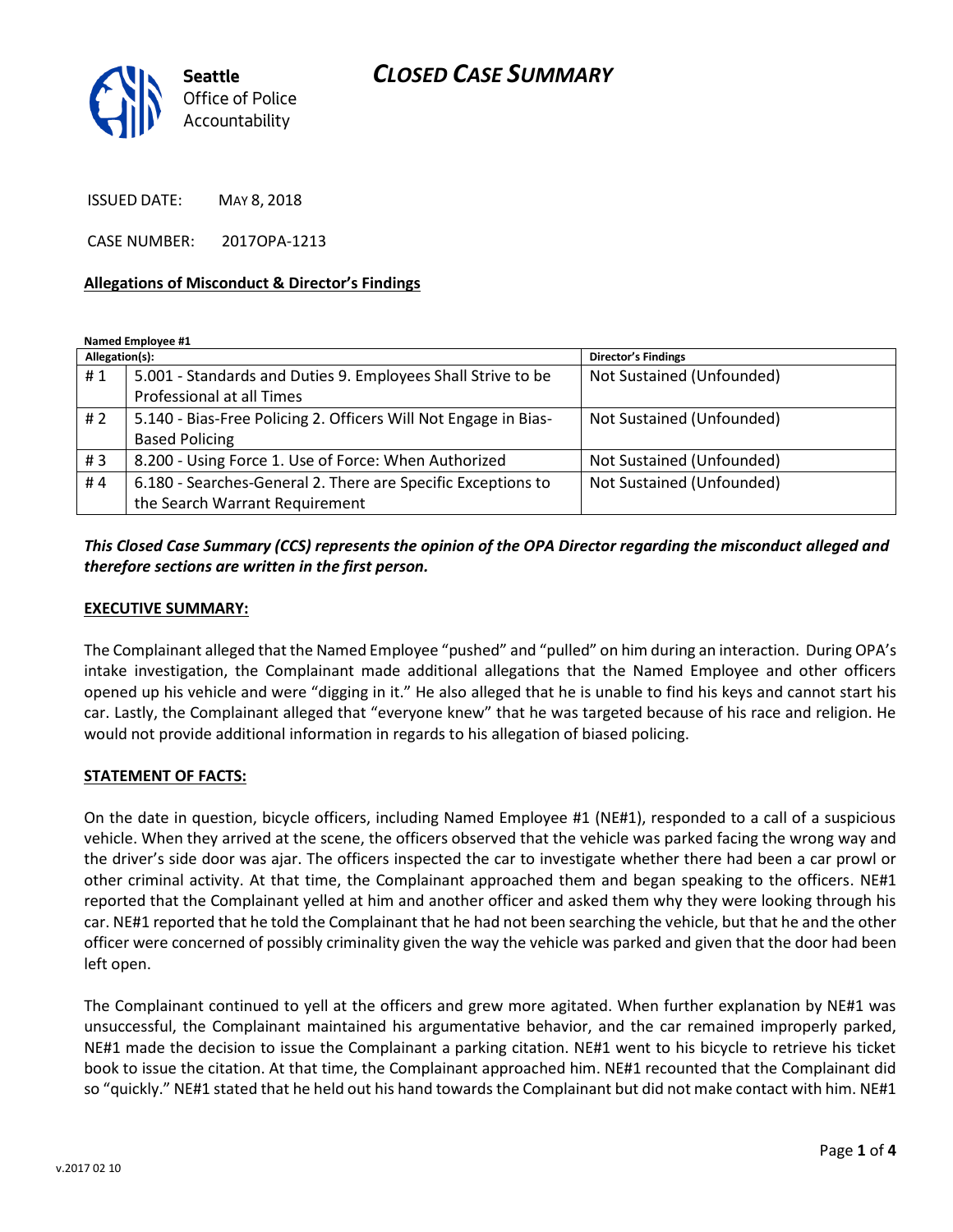

## *CLOSE CASE SUMMARY*

OPA CASE NUMBER: 2017OPA-1213

reported saying: "back up, back up, don't walk up on me." The Complainant ultimately complied with that direction but continued to yell at the officers.

NE#1 told OPA that when he was writing the ticket, he noticed that the Complainant threw trash into the park. The other officer asked the Complainant to retrieve and throw away the trash but the Complainant refused to do so. The other officer also informed the Complainant that he was no longer free to leave the scene because he was going to be issued a citation for littering. While filling out the citations, NE#1 stated that he saw the Complainant walk to the rear of his car and open the truck. NE#1 saw tools in the truck, which caused him concern. Based on this concern for safety, he instructed the Complainant to sit down multiple times. The Complainant eventually did so. The officers concluded obtaining the Complainant's personal identifying information and indicated that he would be mailed the citations in the mail. They then told the Complainant that he was free to leave. The officers began to ride away and the Complainant followed them. Based on this conduct and on the totality of the circumstances, the officers made the decision to contact a supervisor.

The supervisor came to the scene and spoke with the Complainant. She characterized the Complainant as upset and agitated. She attempted to reason with the Complainant but she was unable to do so. The Complainant contended that he was wrongly cited. He also alleged that an officer – presumably NE#1, grabbed him by his left lapel. The Complainant refused to provide the supervisor with a recorded statement concerning the incident. The Complainant did, however, identify two individuals who he said witnessed the incident. When the supervisor walked over to those witnesses to interview them, the Complainant also walked over and spoke with the witnesses about what they purportedly saw.

The first witness told the supervisor that the Complainant left his car with the door ajar in order to come feed her dog. She stated that the police appropriately examined the parked car to determine whether there was any ongoing criminality. She recounted that the Complainant was yelling and "cussing" at the officers. She recalled that, at one point, the Complainant rushed towards one of the officers and that officer held his hand up to stop him. She stated that the officer did not grab the Complainant, but that the officer may have touched him. The male witness said that the officers appeared to be doing their jobs. The male witness recalled that the Complainant moved quickly towards one of the officer and that the officer held his hand up and directed the Complainant to stop. The male witness did not report seeing the officer make any physical contact with the Complainant.

Pursuant to policy, the supervisor referred this matter to OPA and OPA initiated this investigation. OPA reviewed the documentation relating to this incident and also interviewed NE#1, the other officer, and the Complainant.

### **ANALYSIS AND CONCLUSIONS:**

### **Named Employee #1 - Allegation #1** *5.001 - Standards and Duties 9. Employees Shall Strive to be Professional at all Times*

SPD Policy 5.001-POL-9 requires that SPD employees "strive to be professional at all times." The policy further instructs that "employees may not engage in behavior that undermines public trust in the Department, the officer, or other officers." (SPD Policy 5.001-POL-9.)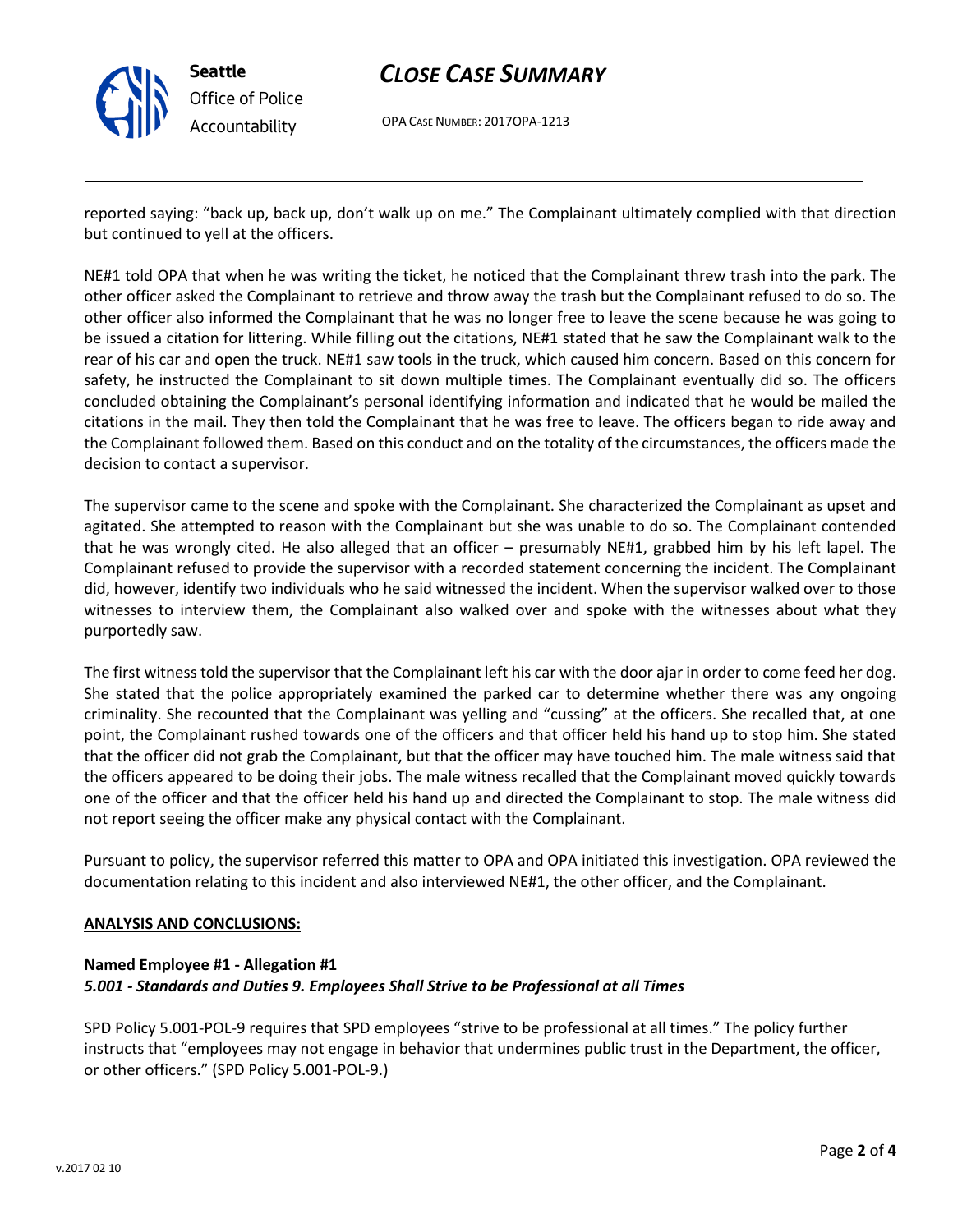

## *CLOSE CASE SUMMARY*

OPA CASE NUMBER: 2017OPA-1213

At the outset, I note that there was no video of this incident recording the interaction between NE#1 and the Complainant. However, that does not prevent me from reaching a definitive conclusion on this allegation.

While the Complainant stated that NE#1 harassed him and was disrespectful when he looked into his vehicle, NE#1 denied this. NE#1's denials are buttressed by the statements made by the two witnesses to the incident. Both witnesses indicated that the officers, including NE#1, acted appropriately. Neither stated that they observed NE#1 behaving in an unprofessional manner. Moreover, the female witnesses identified the Complainant as yelling and swearing at the officers.

For the above reasons and applying a preponderance of the evidence standard, I find no indication in the record that NE#1 engaged in unprofessional behavior. As such, I recommend that this allegation be Not Sustained – Unfounded.

### Recommended Finding: **Not Sustained (Unfounded)**

### **Named Employee #1 - Allegation #2** *5.140 - Bias-Free Policing 2. Officers Will Not Engage in Bias-Based Policing*

SPD policy prohibits biased policing, which it defines as "the different treatment of any person by officers motivated by any characteristic of protected classes under state, federal, and local laws as well other discernible personal characteristics of an individual." (SPD Policy 5.140.) This includes different treatment based on the race of the subject. (*See id*.)

The Complainant contended both to the supervisor and to OPA that he was discriminated against based on both his race and religion (Judaism). NE#1 and the other officer denied doing so. The Complainant failed to relay any information actual establishing that the officers acted based on bias or, for that matter, that the officers even knew what the Complainant's religion was. Moreover, there was no indication from the accounts of the witnesses to the incident that the officers engaged in biased policing.

For these reasons, I recommend that this allegation be Not Sustained – Unfounded.

### Recommended Finding: **Not Sustained (Unfounded)**

### **Named Employee #1 - Allegation #3** *8.200 - Using Force 1. Use of Force: When Authorized*

SPD Policy 8.200(1) requires that force used by officers be reasonable, necessary and proportional. Whether force is reasonable depends "on the totality of the circumstances" known to the officers at the time of the force and must be balanced against "the rights of the subject, in light of the circumstances surrounding the event." (8.200(1).) The policy lists a number of factors that should be weighed when evaluating reasonableness. (*See id.*) Force is necessary where "no reasonably effective alternative appears to exist, and only then to the degree which is reasonable to effect a lawful purpose." (*Id.*) Lastly, the force used must be proportional to the threat posed to the officer. (*Id.*) These three factors and my conclusions as to each are outlined below.